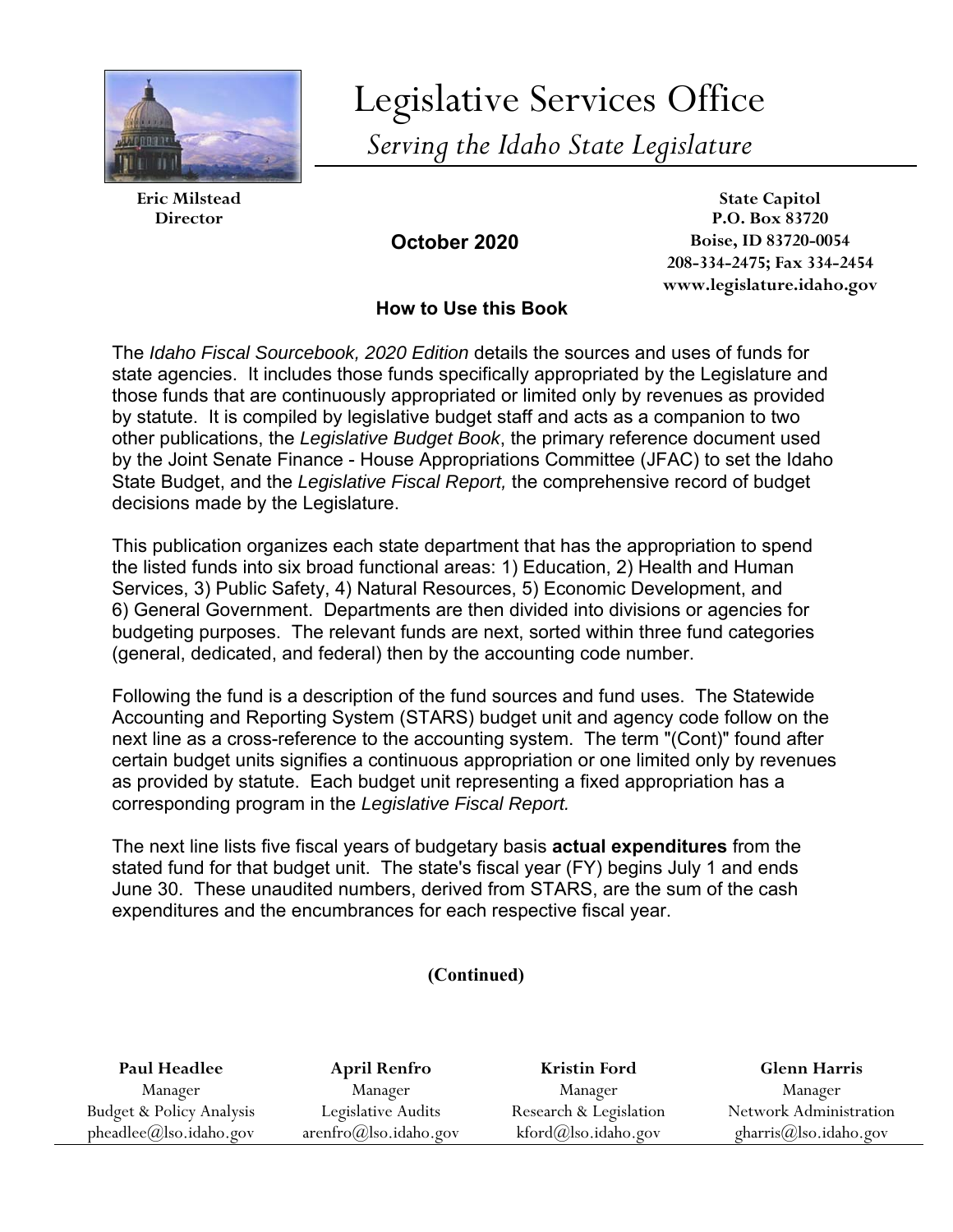The assigned legislative budget and policy analyst is responsible for the descriptions of fund sources and uses. Provisions of *Idaho Code* are cited throughout to provide a legal reference to the sources and uses of state funds. The title, chapter and section numbers are placed in parentheses following the statement that refers to or summarizes the relevant *Idaho Code* provision. For example, "(§67-3516)" inserted in the description of a source of funds indicates that further information about that fund source may be found in Title 67, Chapter 35, Section 16 of the *Idaho Code*.

There are several methods to locate fund sources and uses. If you want to know what funds are used by a certain agency, go to the **Table of Contents** on pages *iii* through *vi* to find the functional area, agency, and page number. If you want to know which agencies use a particular fund, turn to the **Index by Fund Name** on pages *329* through *337* to find those agencies and their page numbers. If you only know the fund number, turn to **Crosswalk by Fund Number** on pages *325* through *328* to find the name of the fund, and then turn to **Index by Fund Name** to find the page numbers. If you are using the electronic version, use the pdf search function.

Lastly, we have included an **Appendix: Laws Governing the State Budget** on pages *304* through *324*. This appendix contains sections of the *Idaho State Constitution* and the *Idaho Code* that pertain to the responsibilities of the Legislature and the Governor in the establishment and execution of the state budget.

This publication is named after the *Idaho Fiscal Sourcebook* published in four editions from 1971 to 1974 by the University of Idaho, Bureau of Public Affairs Research. This edition of the *Idaho Fiscal Sourcebook,* represents a snapshot in time and should be considered as part of an ongoing project. Each edition incorporates changes as funds or budget units are added, combined, or deleted or as names are changed or descriptions improved.

## **For more information contact:**

Legislative Services Office Budget & Policy Analysis Room C305, State Capitol Boise, ID 83720 (208) 334-3531



or visit our website at https://legislature.idaho.gov/lso/bpa/pubs/fsb/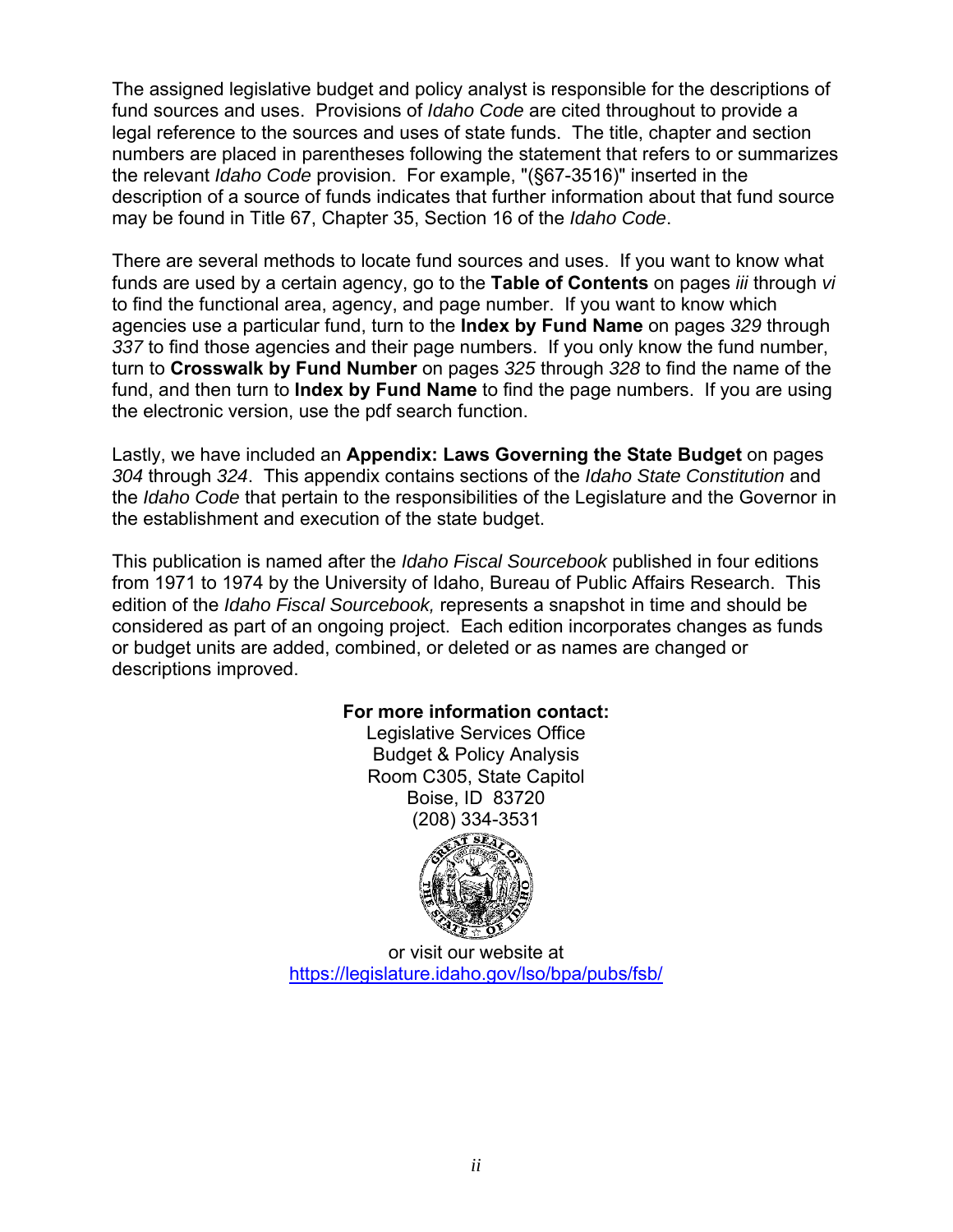# **Table of Contents**

| <b>Education</b>                  |                |
|-----------------------------------|----------------|
| <b>Public School Support</b>      |                |
|                                   | 1              |
|                                   | $\overline{2}$ |
|                                   | 3              |
|                                   | 4              |
|                                   | 6              |
|                                   | 8              |
|                                   | 9              |
| <b>Education, State Board of</b>  |                |
|                                   | 11             |
|                                   | 12             |
|                                   | 19             |
|                                   | 22             |
|                                   | 24             |
|                                   | 26             |
|                                   | 31             |
|                                   | 33             |
|                                   | 35             |
|                                   | 40             |
| <b>Health and Human Services</b>  |                |
|                                   | 42             |
| Health and Welfare, Department of |                |
|                                   | 43             |
|                                   | 45             |
|                                   | 46             |
|                                   | 48             |
|                                   | 51             |
|                                   | 55             |
|                                   | 57             |
|                                   | 59             |
|                                   | 64             |
|                                   | 65             |
|                                   | 67             |
|                                   | 69             |
|                                   | 70             |
|                                   | 71             |
|                                   | 73             |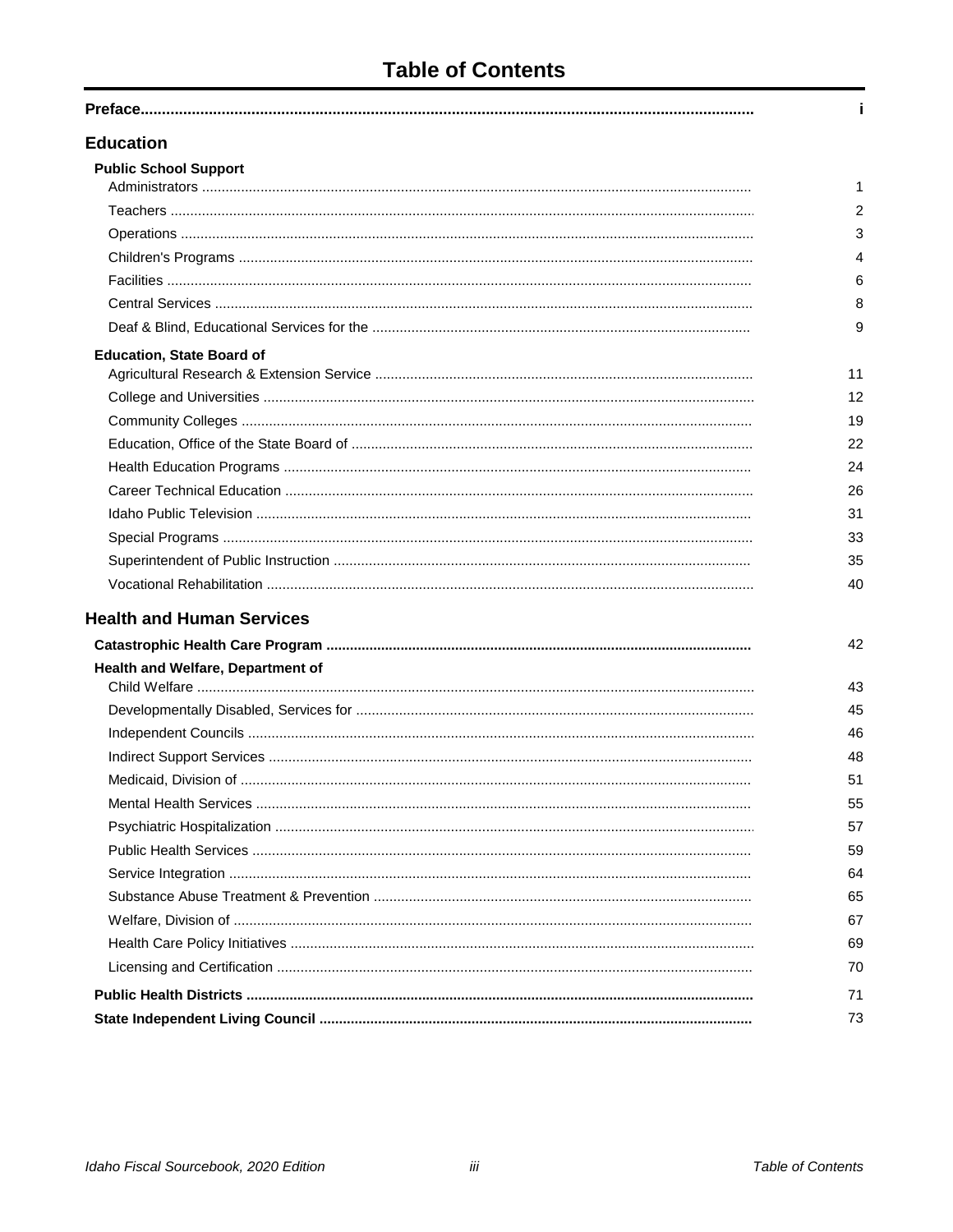#### **Law and Justice**

| <b>Correction, Department of</b>    | 74  |
|-------------------------------------|-----|
|                                     | 77  |
|                                     | 81  |
|                                     | 82  |
|                                     | 83  |
|                                     | 84  |
|                                     | 87  |
|                                     | 89  |
|                                     | 90  |
|                                     | 91  |
|                                     |     |
| <b>Judicial Branch</b>              | 92  |
|                                     | 97  |
|                                     | 98  |
|                                     | 99  |
| Police, Idaho State                 |     |
|                                     | 102 |
|                                     | 103 |
|                                     | 114 |
|                                     | 116 |
| <b>Natural Resources</b>            |     |
|                                     | 118 |
|                                     | 125 |
| <b>Land, Board of Commissioners</b> |     |
|                                     | 130 |
|                                     | 131 |
| Parks and Recreation, Department of |     |
|                                     | 138 |
|                                     | 144 |
|                                     | 145 |
| <b>Economic Development</b>         |     |
| <b>Agriculture, Department of</b>   |     |
|                                     | 151 |
|                                     | 163 |
|                                     | 165 |
|                                     | 168 |
|                                     | 170 |
|                                     | 173 |
|                                     | 175 |
|                                     | 183 |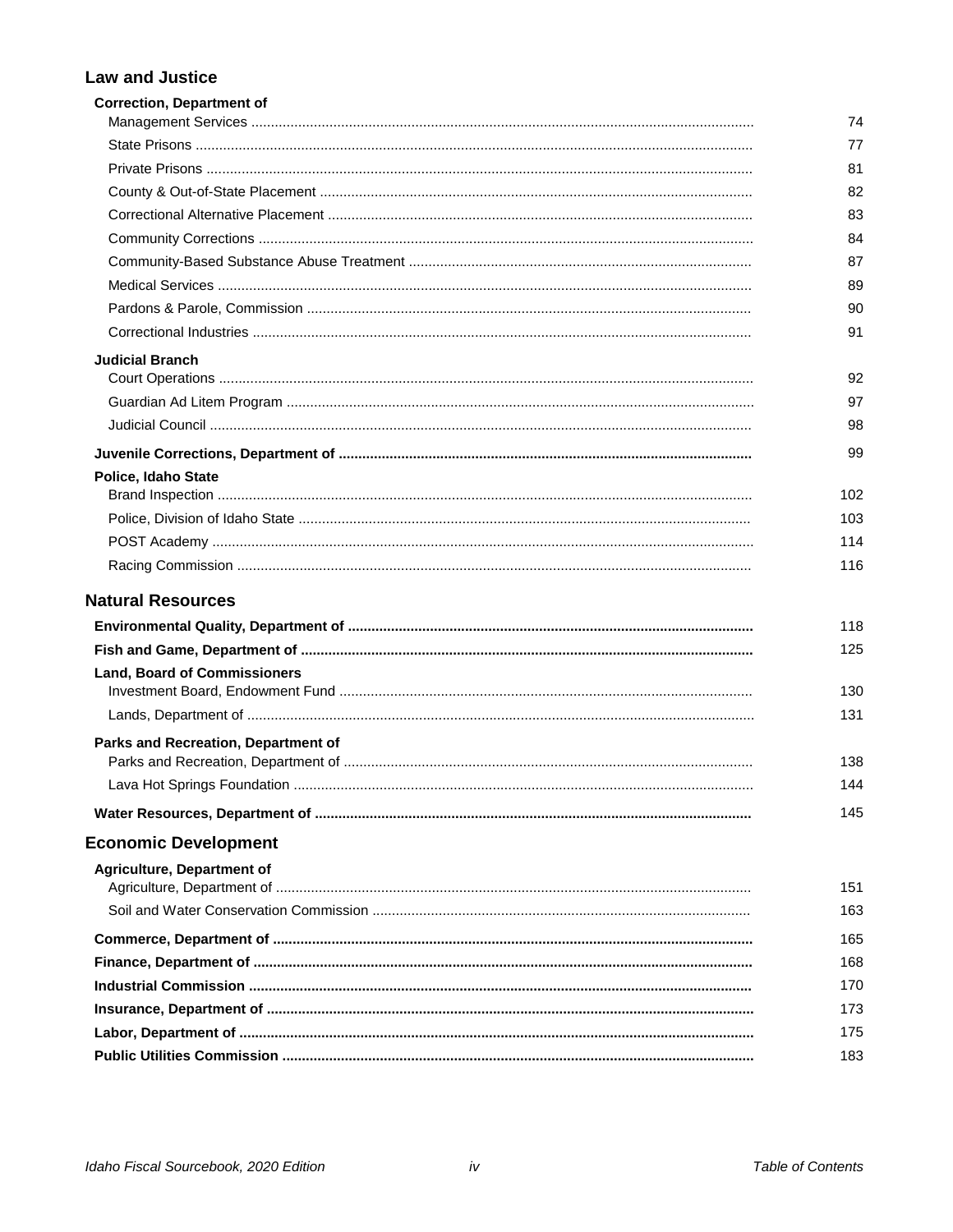# **Economic Development**

| <b>Self-Governing Agencies</b>          |     |
|-----------------------------------------|-----|
|                                         | 184 |
|                                         | 192 |
|                                         | 193 |
|                                         | 194 |
|                                         | 197 |
|                                         | 199 |
|                                         | 200 |
|                                         | 205 |
|                                         | 206 |
|                                         | 209 |
|                                         | 210 |
| <b>Transportation Department, Idaho</b> |     |
|                                         | 213 |
|                                         | 219 |
|                                         | 221 |
|                                         | 223 |

#### **General Government**

| <b>Administration, Department of</b> |     |
|--------------------------------------|-----|
|                                      | 226 |
|                                      | 233 |
|                                      | 234 |
|                                      | 236 |
|                                      | 239 |
|                                      | 243 |
| Governor, Office of the              |     |
|                                      | 245 |
|                                      | 247 |
|                                      | 248 |
|                                      | 250 |
|                                      | 252 |
|                                      | 254 |
|                                      | 255 |
|                                      | 257 |
|                                      | 258 |
|                                      | 261 |
|                                      | 263 |
|                                      | 268 |
|                                      | 270 |
|                                      | 272 |
|                                      | 273 |
|                                      | 275 |
|                                      | 276 |